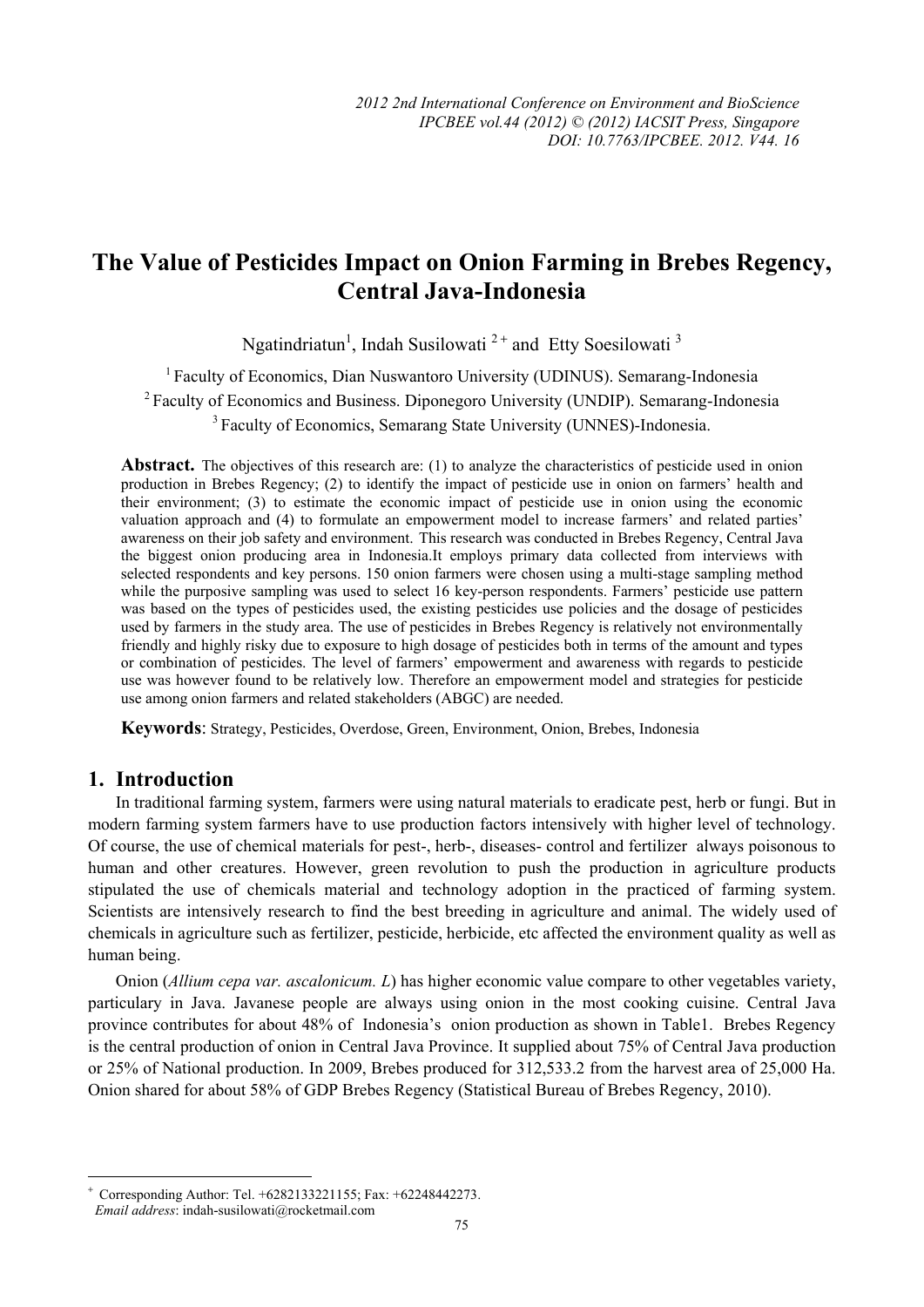Onion production in Indonesia in general, particularly in Brebes Regency is still currently using a relatively high amount of pesticides and chemicals. This is reflected in the declining soil fertility and environmental quality thus impacting on human health in the study area.

This study is expected to shed a lights in materializing the food security achievement of onion for Central Java Province with adaptation proposed model for environmentally friendly in using pesticides and other chemical in farming system.

| No. | <b>PROVINCE</b>                          | <b>PRODUCTION (TON)</b> |
|-----|------------------------------------------|-------------------------|
| 1.  | Jawa Tengah (Central Java)               | 506,357                 |
| 2.  | Jawa Timur (East Java)                   | 203,739                 |
| 3.  | Jawa Barat (West Java)                   | 116,396                 |
| 4.  | Nusa Tenggara Barat (West Nusa Tenggara) | 104,324                 |
| 5.  | Sumatra Barat (West Sumatra)             | 25,058                  |
| 6.  | Sulawesi Selatan (South Sumatra)         | 23,276                  |
| 7.  | DI Yogyakarta                            | 19,950                  |
| 8.  | Bali                                     | 10,981                  |
| 9.  | Sulawesi Tengah (Central Sulawesi)       | 10,301                  |
| 10. | Sumatra Utara (North Sumatra)            | 9,413                   |
| 11. | Nusa Tenggara Timur (East Nusa Tenggara) | 3,879                   |
| 12. | Nangroe Aceh Darussalam                  | 3,615                   |

#### Table 1: Onion Production in Indonesia by Province (in 2010)

Source: Statistics of Indonesia, 2010.

# **2. Materials and Methods**

The Government of Indonesia regulation No. 6 Year 1995 (re: Crop Protection) declared that people have to use pesticide with (1) a suitable type; (2) a proper dosed for certain crop and organism, (3) a proper way to apply; (4) a proper target of crop; (5) a suitable time; (6) a suitable place. This is due to the impact of pesticide will go to several parties of: farmers, environment, consumers of agriculture products, and surrounding community.

Natural resource and environmental management requires a balance in ecology and economic motives. Hence, economic tend to be the driving factor for people to be rational in decision (Garrod et al., 1999). In developing countries where most people are still partial fall into economic fulfillment, showed that ecology became a secondary. This phenomena is also happened in Indonesia.

In this study, the impact of pesticide used was analyzed from the health and environmental aspects. The health impact was estimated using a proxy of medical cost, while the environmental impact from excessive pesticides used was proxied by the loss of productivity (estimated by replacement cost of soil loss) using the economic valuation techniques (www.eepsea.org).The empowerment strategy is prioritized within the environmental, health, technology and socio-cultural aspects. These selected strategies are determined by the Focus Group Discussion (FGD) and in-depth interviews (Waridin, 1999), and supported by quantitative evidence obtained from the Analytical Hierarchy Process (AHP). The quoted sample of 150 onion farmers were selected using multiple stage sampling (Sekaran, 2000). The competent key-persons were gathered for FGD to outline the strategy of empowerment for the stakeholders from the components of academician (A), Business (B), Government (G), and Community (C).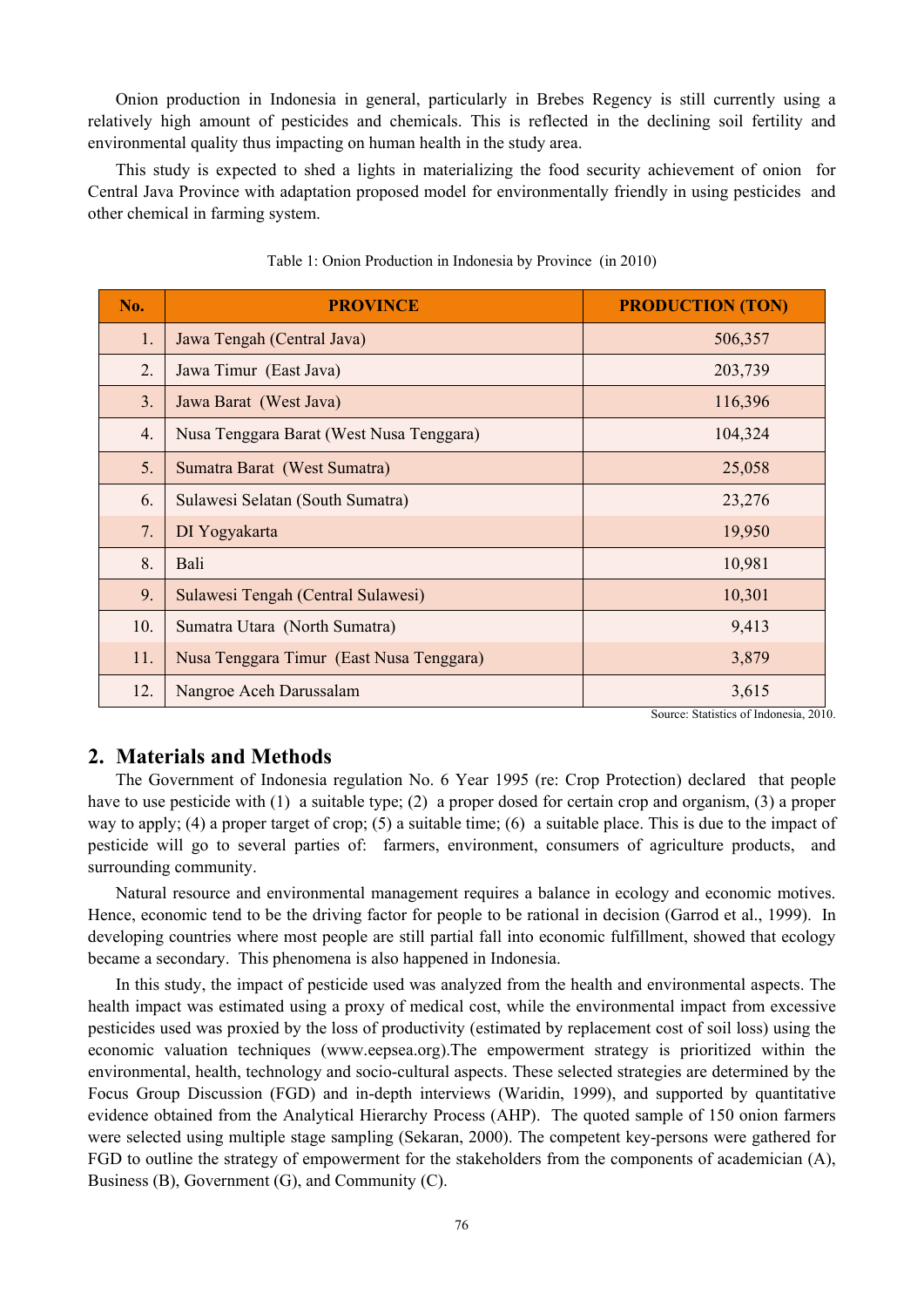# **3. Results**

The Agriculture Department of Brebes claimed that year 2010 was affected by climate changed. This extreme climate is really pulled down the production of onion. At the sometime, disturbance and disease are attacking onion crops. This caused the use of pesticide and other chemical are increasing. On the other hand, perhaps farmers may not aware that they have to change their farming practiced accordingly in line with climate changed situation. In normal condition, the production of onion was about 12 ton per Ha. But during a survey, farmers just harvest in average about 7.5 ton per Ha. The highest production is in Wanasari subdistrict for about 8.2 ton per Ha and the lowest production is in Larangan sub-district (6.6 ton per Ha).

The respondents used 38 commercial brands of pesticides, which consist of 23 types of insecticides, 12 types of fungicides and 3 types of herbicides. The productivity of onion during the study period was low at only 7.48 ton / Ha. The research also found that most health problems suffered by farmers were headache (67 cases), itchy skin (45 cases), nausea (41 cases), and eye irritation (40 cases). These problems occurred due to lack of awareness among farmers for not using a self-protecting device (APD).From the economic valuation methods, the medical costs to treat the pesticides effects were estimated at Rp 53,425 per farmer.

The environmental impact has caused productivity loss due to soil damage in agriculture and the soil replacement cost was estimated at Rp 8,875,000 per ha. The B/C ratio for onion production using the conventional method (with pesticides/chemicals) is estimated at 1.01 while the ratio is 2.37 when organic farming is practiced. More pesticide used then more losses of productivity in onion farming observed.

About 50 % of farmers had have mixed more than 5 types of pesticide for their onion farming in Brebes. This is considered as high dose pesticide used in this country since farmers are neglecting the usage indication for the respected type of pesticide. They just doing trials and error in mixing the pesticide without rely on the dose. This study found that 78% of farmers have categorized using pesticide in highly over-dosed.

### **3.1. Impact to the Environment**

Impact to the environment was estimated using economic valuation method for soil loss and its rehabilitation costs. The breakdown of the costs is shown in Table 2.

| No | Description                                                      | Quantity  | Price             | Costs (Rp.) |
|----|------------------------------------------------------------------|-----------|-------------------|-------------|
|    |                                                                  |           | (Rp)              |             |
|    | Fertilizing with organic material (compos): 4 times              | 20 ton    | 100,000           | 2,000,000   |
| 2. | Labor (4 times of soil digging)                                  | 36 HKp    | $4 \times 40,000$ | 5,760,000   |
|    | Biodiversity losses (estimated for 2 % for<br>production cost *) | 0.02      | $53,000,000^*$    | 1,060,000   |
|    | Total                                                            | 8,820,000 |                   |             |

| Table 2: Costs of Soil Rehabilitation (per Ha)* |  |  |  |  |
|-------------------------------------------------|--|--|--|--|
|-------------------------------------------------|--|--|--|--|

\*) Based on discussion with competent panel from assorted agencies in Brebes. Adimihardja (2008) advised that it takes about 5 years to let the soil naturally recovery.

### **3.2. Impact to Human Health**

There 108 respondents (72 %) of 150 farmers have ever sicked due to pesticide. While the rest of respondents perhaps had have resistant or good in adaptation to handle pesticide or they do not care with their health (Susilowati, 2009). Medical cost is used to proxy the impact of pesticide to human health (Mariono, 2002) and the detail estimation is shown in Table 3.

#### **3.3. Sensitivity Analysis: Benefits and Costs Analysis for Onion using Conventional vs Environmentally Friendly Farming (using Organic)**

In order to provide a comparison, this study calculated the option of farming using conventional and green concepts. The direct use value and indirect use values and option values were estimated using economic valuation method. Table 4 showed the detail calculation.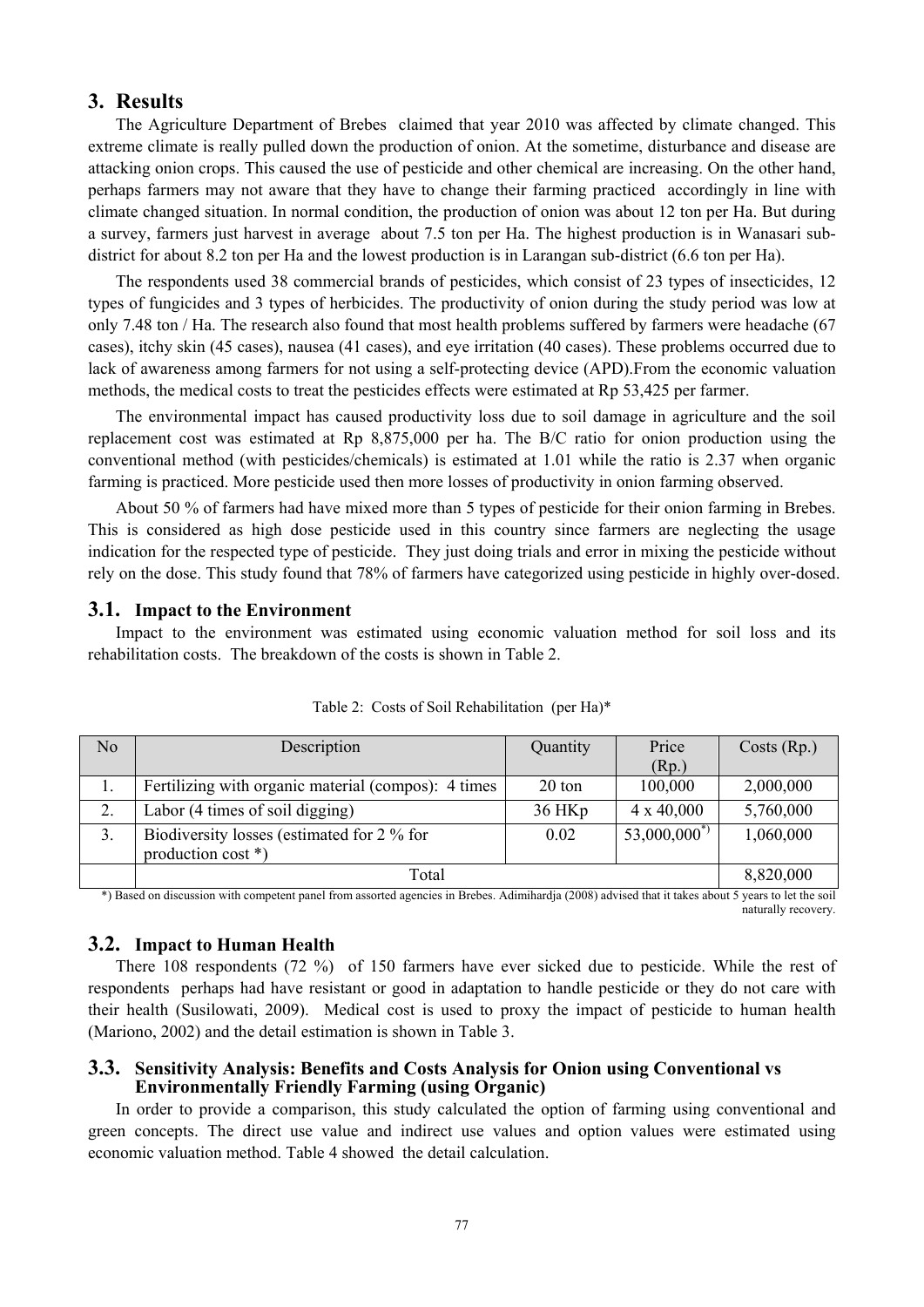| No. | Description                                  | Responden, $n=108$ |               |  |
|-----|----------------------------------------------|--------------------|---------------|--|
|     |                                              | Freqiency          | $\frac{0}{0}$ |  |
| 1.  | Type of effect:                              |                    |               |  |
|     | Eye irritation/ decrease in eye power        | 40                 | 37.04         |  |
|     | Sort of throat/ Cough                        | 25                 | 23.15         |  |
|     | Nausea/vomit/diarea/back pain                | 41                 | 37.96         |  |
|     | Heart/blood pressure                         |                    | 0.93          |  |
|     | Uneasy                                       | 13                 | 12.04         |  |
|     | Headache/ less concentrate                   | 67                 | 62.04         |  |
|     | Dermatitis/allergy                           | 45                 | 41.67         |  |
| 2.  | Illness within a month:                      |                    |               |  |
|     | - 1 type of illness                          | 24                 | 22.22         |  |
|     | - 2 type of illness                          | 48                 | 44.44         |  |
|     | - 3 type of illness                          | 32                 | 29.63         |  |
|     | - 4 type of illness                          | $\overline{4}$     | 3.7           |  |
| 3.  | Cost to see doctor/ paramedic per head (Rp.) |                    |               |  |
|     | $- < 49.999$                                 | 44                 | 40.74         |  |
|     | $-50,000 - 99,999$                           | 24                 | 22.22         |  |
|     | $-100,000 - 149,999$                         | 25                 | 23.15         |  |
|     | $-150,000 - 199,999$                         | 15                 | 13.89         |  |

#### Table 3: Medical Costs Spent by Farmers (per month)

Source: primary data, processed in 2010.

| Table 4: Comparison the Benefits and Costs of Onion Farming |  |  |  |  |  |
|-------------------------------------------------------------|--|--|--|--|--|
|                                                             |  |  |  |  |  |

| No. | Description                                                                               | Conventional (Rp.) | Green Concept <sup>*</sup> (Rp.) |
|-----|-------------------------------------------------------------------------------------------|--------------------|----------------------------------|
| 1.  | <b>Benefits:</b><br>A. Direct Value                                                       | 70,000,000         | 90,000,000                       |
|     | <b>B.</b> Indirect Value<br>1. Good environment for working<br>2. Increase soil fertility |                    | 53,425<br>8,875,000              |
|     | C. Option Value<br>Biodiversity                                                           |                    | 15,000,000                       |
|     | Sub-total                                                                                 | 70,000,000         | 113,928.,25                      |
| 2.  | Costs:<br>A. Direct Value                                                                 | 52,835,000         | 47,950,000                       |
|     | <b>B.</b> Indirect Value<br>Decrease in soil fertility                                    | 1,235,000          |                                  |
|     | C. Option Value:<br>Biodiversity                                                          | 15,000,000         |                                  |
|     | Sub-total                                                                                 | 69,070,000         | 47,950,000                       |
|     | <b>B/C</b> Ratio                                                                          | 1.01               | 2.37                             |

\*) Estimation is based on discussion with competent panel from assorted agencies in Brebes.

# **3.4. Strategy of Empowerment**

The use of pesticides in Brebes Regency is relatively not environmentally friendly and highly risky due to exposure to high dosage of pesticides both in terms of the amount and types or combination of pesticides.